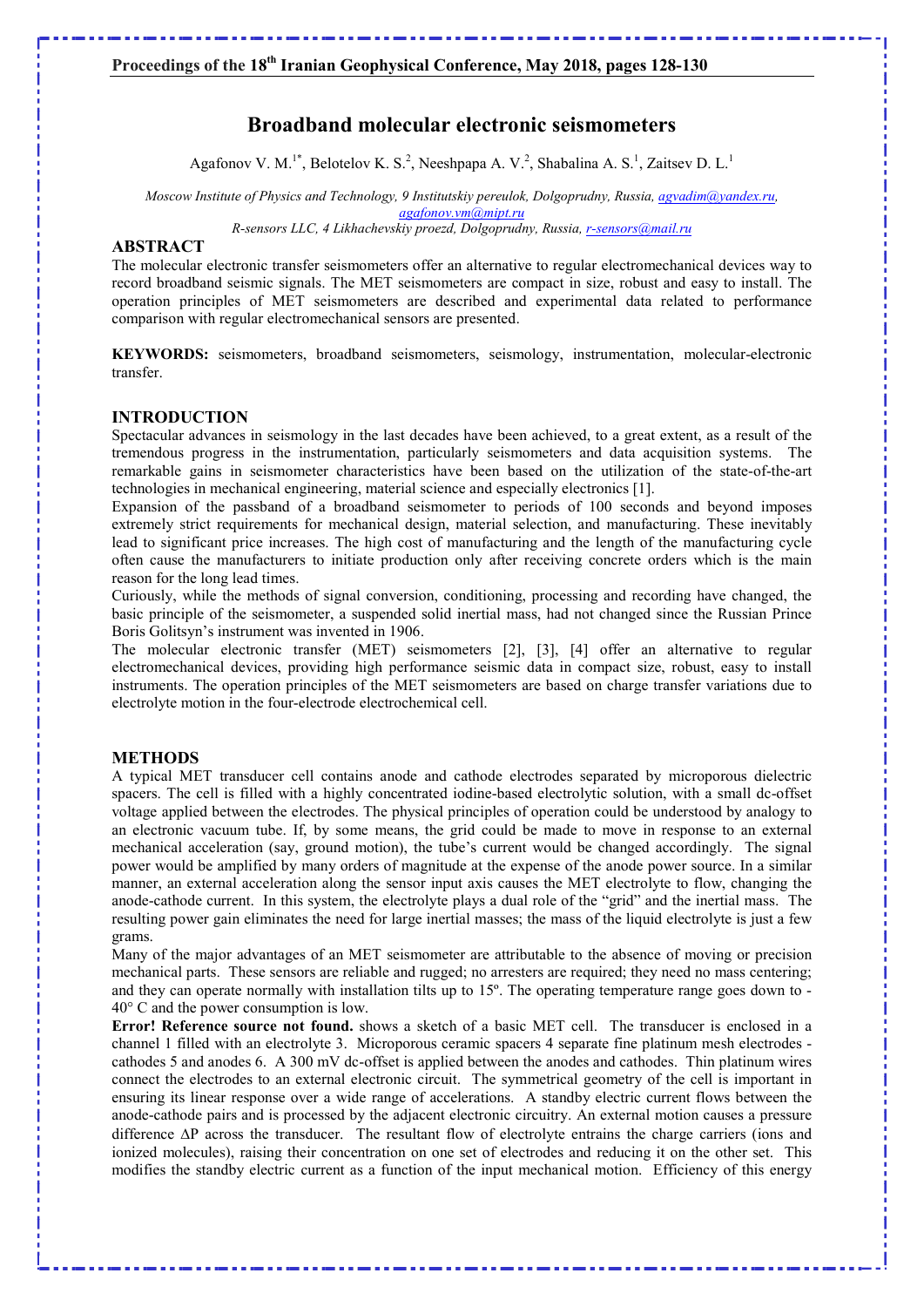conversion (i.e., the signal to noise ratio) and the transducer transfer function depend strongly on the cell configuration. Modern MET sensors have been based on the use of thoroughly elaborated theoretical foundations for the hydrodynamics, charge and mass transfer theory and extensive computer simulations of multiple cell geometries.



Dielectric spacers Figure 1. Molecular-electronic transfer cell.

#### RESULTS

An extensive comparison tests have been performed with the MET broadband seismometers in several seismological laboratories. Here we present some important results.

The comparison of CME-6211 120 sec seismometer with Trillium 120 has been performed in University of Patras. The authors thank Prof. E. Sokos for arranging the tests and providing the test data. The tests included direct comparison of the MET broadband seismometer output with the Trillium 120 broadband seismometer in teleseismic events recording and during quiet periods of time. Figure 2 presents a recordings and spectra of the event Mw 5.2 recorded on 12 February 2017 near the cost of Western Turkey. Poles and zeroes correction has been applied for both CME-6211 and Trillium 120 outputs.



Figure 2. Teleseismic event Mw 5.2 near the cost of western Turkey, recorded by CME-6211 broadband seismometer (upper trace) and Trillium 120 (lower trace).

The comparison of the spectra for the same set of data are presented in Figure 3.

As it could be seen from the presented data, there is a great correlation between the data recorded by two different types of sensors.

Another tests were aimed to compare the self-noise of the sensors by recording the quiet time data and averaged over long time periods. The resulting PSDs together with NHNM and NLNM are presented in Figure 4. Due to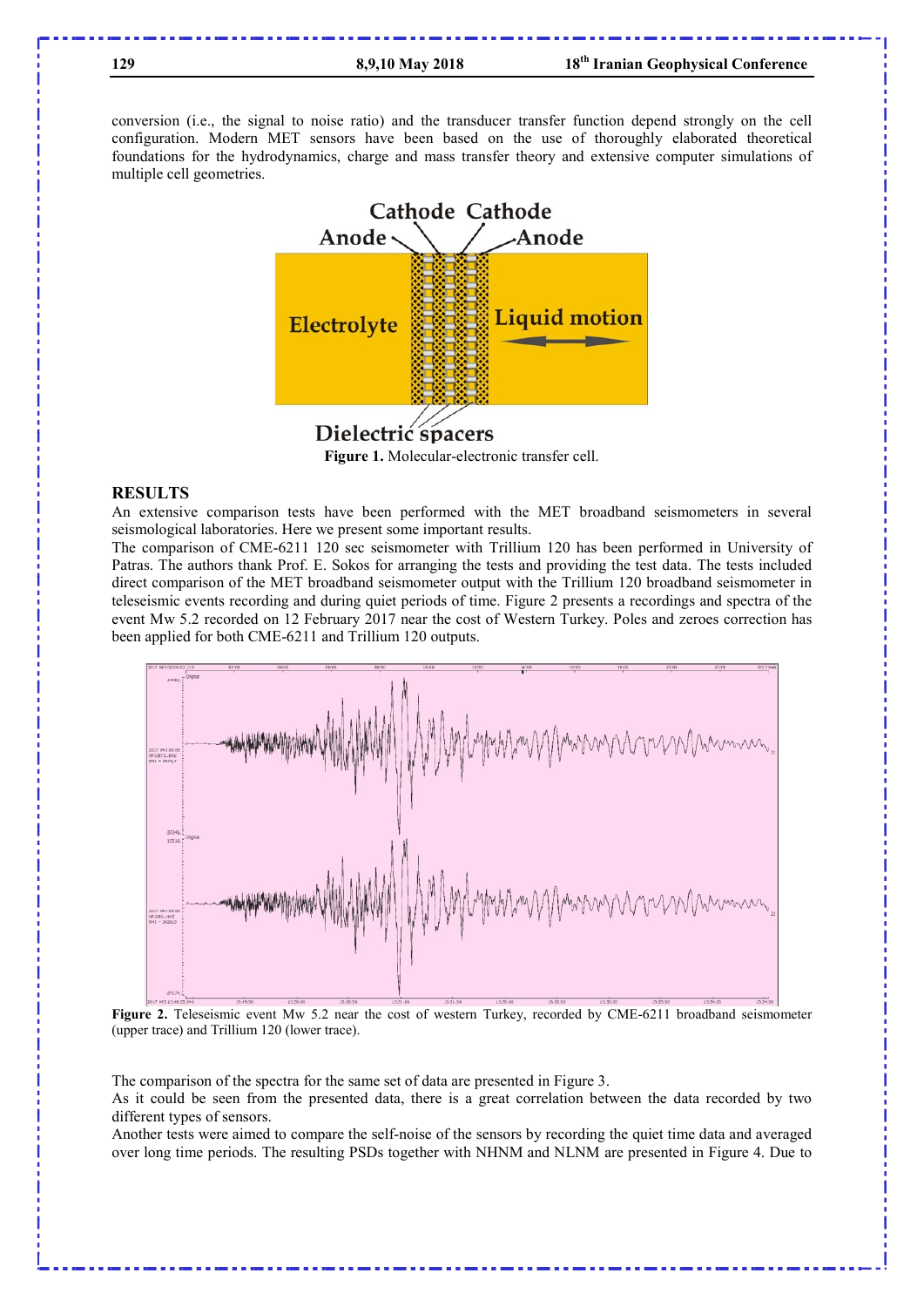#### Broadband molecular electronic seismometers 130

the difference in the time periods when the recordings were performed and different processing software used, there is a difference in the resulting curves.



Figure 3. Spectra of the teleseismic event Mw 5.2 near cost of Western Turkey, recorded by CME-6211 broadband seismometer (upper trace) and Trillium 120 (lower trace).



Figure 4. Comparison of the spectra recorded at quiet time period. Left – CME-6211 120 sec seismometer. Right – Trillium 120.

Nevertheless, the resulting curves display the equivalence of the data in major portion of the frequency range. Some difference could be found at very low frequencies <0.02 Hz where the Trillium 120 displays a little lower self-noise, although CME-6211 shows better noise at 2-10 Hz frequency range.

#### **CONCLUSION**

The molecular-electronic transfer technology offers an alternative approach to build broadband seismometers with the parameters compared to the best electromechanical sensors while keeping the lower cost, ruggedness and ability to operate in wide range of environmental conditions. This work was supported by the Russian Ministry of Science and Education, Project ID RFMEFI57817X0243.

### **REFERENCES**

- [1] G. Havskov, J., Alguacil, "Instrumentation in Earthquake Seismology," in Instrumentation in Earthquake Seismology, Volume 22 of the series Modern Approaches in Geophysics, New York, NY, USA: Springer-Verlag, 2010, pp. 11–76.
- [2] V. Agafonov, A. Neeshpapa, and A. Shabalina, "Electrochemical Seismometers of Linear and Angular Motion," in *Encyclopedia of Earthquake Engineering SE - 403-1*, M. Beer, I. A. Kougioumtzoglou, E. Patelli, and I. S.-K. Au, Eds. Springer Berlin Heidelberg, 2015, pp. 944–961.
- [3] W. T. He, D. Y. Chen, J. B. Wang, and Z. Y. Zhang, "MEMS based broadband electrochemical seismometer," Opt. Precis. Eng., vol. 23, no. 2, pp. 444–451, 2015.